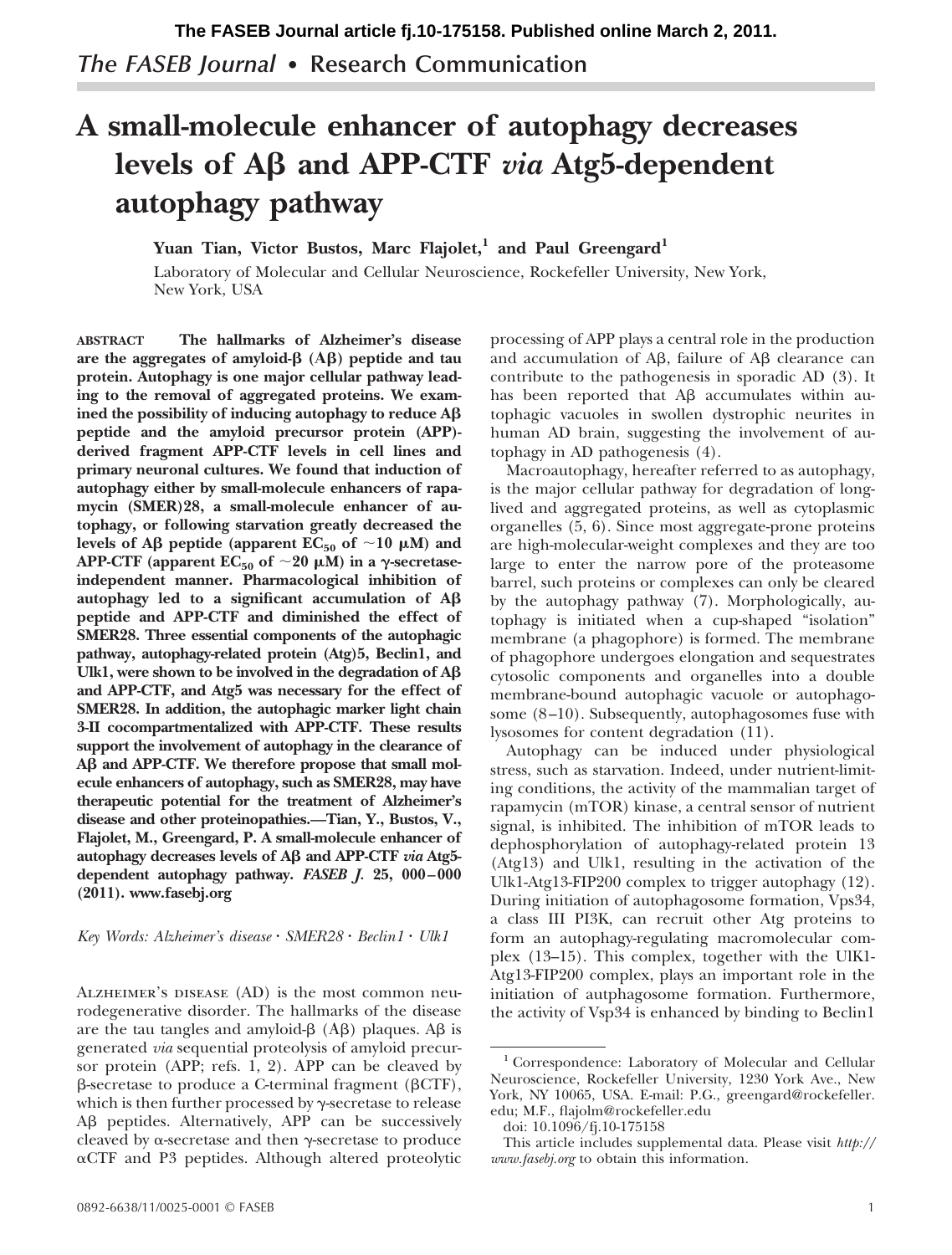(7, 14). Two ubiquitin-like conjugation reactions are essential for the elongation process of the phagophore membrane. These reactions consist of the conjugation of Atg12 to Atg5, which requires Atg7 as E1 and Atg10 as E2, and the conjugation of LC3 to phosphatidylethanolamine to form LC3-II, sharing the same E1 (Atg7) but a different E2 (Atg3) (16). Once the autophagosomes form, they fuse with lysosomes for content degradation. However, the mechanism of autophagosomelysosome fusion in mammalian autophagy is not clear. In addition to mTOR-dependent autophagy, mTOR-independent autophagy was discovered when autophagy was found to be induced by lowering intracellular inositol or inositol 1,4,5-trisphosphate levels independently of mTOR (17).

Age-dependent decrease in autophagy was suggested to be responsible for the accumulation of abnormal proteins during aging (18). Impairment of the autophagy pathway is suggested to be involved in neurodegeneration and a variety of neurodegenerative diseases, including Parkinson disease, Huntington disease, and AD (7, 19–21). Enhancing autophagy may be a possible therapeutic strategy for neurodegenerative disorders. Therefore, considerable effort has been made to identify autophagy-inducing molecules (7, 22). Small-molecule enhancers of rapamycin (SMERs), identified by chemical screens, were discovered to induce mTORindependent autophagy and reduce mutant huntintin aggregates and A53T  $\alpha$ -synuclein in Huntington and Parkinson disease cellular models (23). Nevertheless, it is not known if those compounds are able to remove aggregated proteins in other neurodegenerative diseases, such as AD.

It was recently reported that the Beclin1 complex regulates APP processing and plays an important role in AD pathology (24). In our study, we have demonstrated that basal  $A\beta$  and  $APP-CTF$  can be degraded by autophagy and that the autophagic proteins Atg5, Beclin1, and Ulk1 are all involved in the process. SMER28, a small-molecule enhancer of autophagy, can promote the Atg5-dependent degradation of A $\beta$  and APP-CTF. Therefore, we propose that small molecule autophagy enhancers, such as SMER28, have significant therapeutic potential for the treatment of AD and possibly other proteinopathies.

# **MATERIALS AND METHODS**

### **Reagents**

The following antibodies were used at 1:1,000 dilutions: RU-369, a rabbit polyclonal antibody that recognizes the C-terminal of APP695 (25); Ab14 antiserum targeting residues 1–25 of presenilin 1 (PS1)-NTF (26); 6E10 antibody against Aß1-16 (Convance, Princeton, NJ, USA); anti-LC3 (Sigma, St. Louis, MO, USA); anti-APLP1 (Calbiochem, Gibbstown, NJ, USA); anti-Beclin1 (BD Biosciences, San Jose, CA, USA); anti-PS1-CTF (Millipore, Billerica, MA, USA); anti- $\gamma$ -Adaptin (BD Biosciences); and anti-Bip (Abcam, Cambridge, MA, USA). Compound SMER28 was purchased from EMD Chemicals (Gibbstown, NJ, USA). LDH assay kit was purchased from Roche (Nutley, NJ, USA).

#### **Cell culture and siRNA**

Mouse embryonic fibroblast (MEF) cells generated from WT and  $\text{Atg5}^{-/-}$  embryos (5) were obtained from the RIKEN BRC cell bank (Tsukuba, Ibaraki, Japan) and maintained in DMEM with 10% FBS. Starvation was carried out in DMEM without amino acids and FBS for 2 h. Mouse neuroblastoma (N2a) cells were maintained in medium containing 50% DMEM and 50% Opti-MEM, supplemented with 5% FBS (Invitrogen, Carlsbad, CA, USA). The siRNAs for Beclin1 and Ulk1 were purchased from Dharmacon (Lafayette, CO, USA; On-TARGETplus set of 4 siRNAs, J-055895-05; On-TARGETplus SMARTpool, L-040155-00-0005). The control siRNA was purchased from Dharmacon (On-TARGET plus GAPD Control siRNA, D-001830-02-05).

#### **Primary neuronal cultures**

Cerebral cortices or hippocampi were dissected from embryonic day 18 (E18) rat embryos. Cells were dissociated with trypsin and grown in Neurobasal medium (Gibco-BRL, Carlsbad, CA, USA) supplemented with B27, N2, and 0.5 mM glutamine (Gibco-BRL). Cortical neurons were plated at a density of  $8 \times 10^4/\text{cm}^2$  on 24-well cell culture plates coated with poly-L-lysine (Sigma).

#### **Immunofluorescence and confocal microscopy**

Cells were grown in 4-well slide chambers (Lab Tek; Nalge Nunc, Rochester, NY, USA) and fixed with 4% paraformaldehyde. Cells were then permeabilized in 0.1% Triton X-100 and stained with primary antibodies, followed by FITC-conjugated secondary antibodies. The coverslips were mounted by Prolong Gold antifade reagent with DAPI (Invitrogen, Carlsbad, CA, USA). The images were aquired using a confocal microscope (LSM510 META; Carl Zeiss MicroImaging, Thornwood, NY, USA) and the LSM5 3.2 software.

#### **Subcellular fractionation**

For sucrose density gradient fractionation, cells were prepared as described previously (27, 28). Briefly, cells were homogenized by using a stainless steel ball-bearing homogenizer in 0.25 M sucrose, 10 mM Tris-HCl (pH 7.4), 1 mM  $MgAc<sub>2</sub>$ , and a protease inhibitor cocktail. The homogenate was loaded on top of a step gradient comprised of 1 ml of 2 M sucrose, 4 ml of 1.3 M sucrose, 3.5 ml of 1.16 M sucrose, and 2.0 ml of 0.8 M sucrose. The gradients were centrifuged for 2.5 h at 390,000 *g* in a Beckman SW41Ti rotor (Beckman Instruments, Fullerton, CA, USA). Fractions (1 ml) were collected from the top of each gradient and assayed by Western blot using  $\gamma$ -adaptin, BIP, LC3, Rab9, and Ru-369 antibodies.

## **RESULTS**

## **SMER28** induces a marked decrease in  $\mathbf{A}\mathbf{\beta}$  and **APP-CTF levels**

Previous reports (7, 29) described the identification of small-molecule compounds capable of inducing autophagy. Based on safety profiles and therapeutic potentials,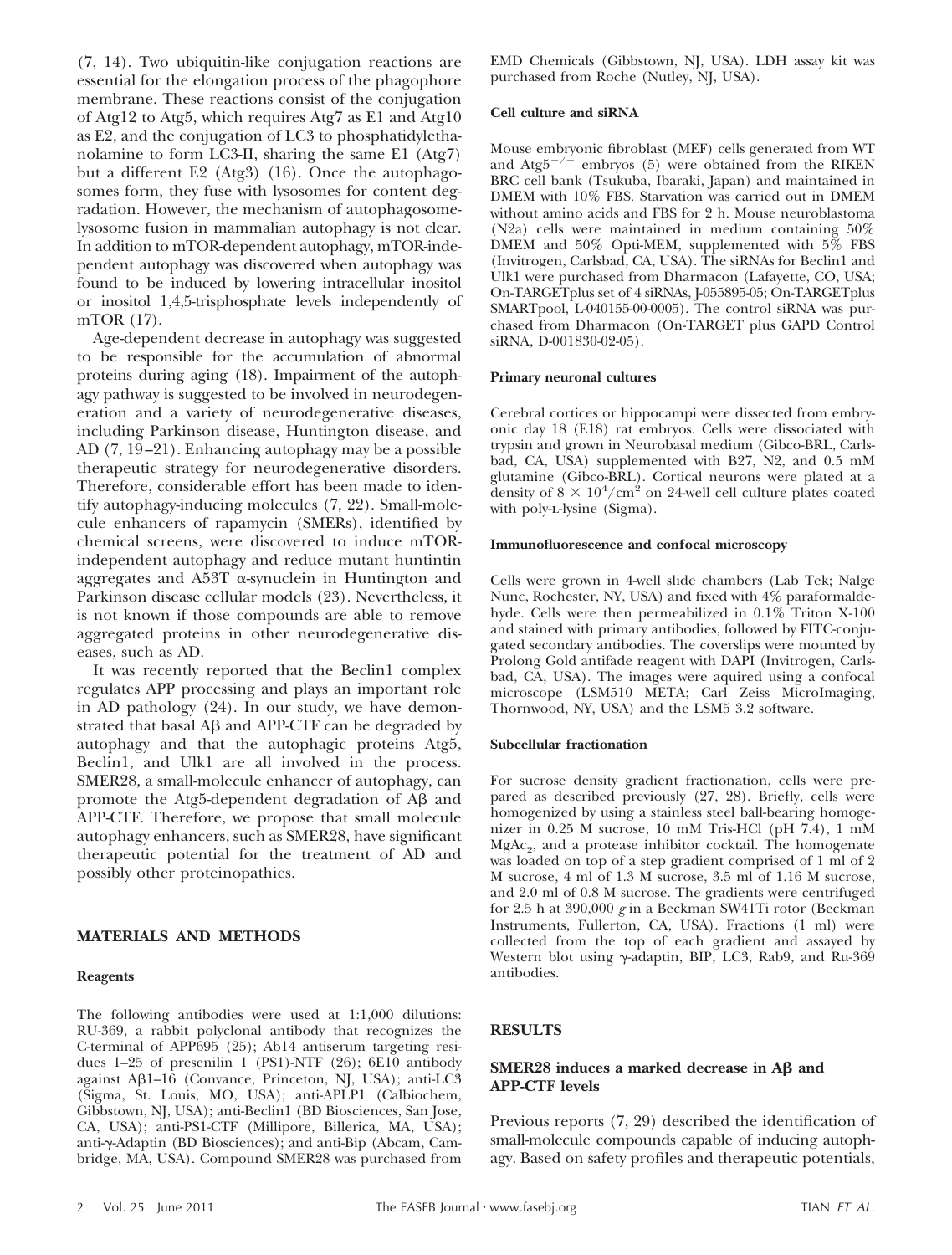we tested 4 of those compounds, pimozide, fluspirilene, SMER28, and spermidine, for their ability to reduce Aβ40 peptide and APP-βCTF levels in cultured cells overexpressing  $\beta$ CTF. SMER28 induced a significant decrease in secreted Aß40 peptide, and it had a greater effect on reducing APP- $\beta$ CTF levels (Fig. 1A). For these reasons, and the absence of cytotoxicity under the conditions tested, we chose to focus our efforts on SMER28. N2a cells stably expressing APP-695 (N2a-APP) were treated with various concentrations of SMER28 for 16 h (Fig. 1*B*) or with a fixed concentration (50  $\mu$ M) for various periods of time (Fig. 1*C*). SMER28 induced both a dose- and time-dependent reduction of APP-CTF (Fig. 1*B*, *C*) with apparent  $EC_{50}$  of  $\sim$  20  $\mu$ M. With the concentrations of SMER28 tested, no cytotoxicity by LDH assay was observed (Fig. 1*D*). N2a cells stably expressing  $\beta$ CTF were also treated with various concentrations of SMER28 for 16 h. The levels of  $\beta$ CTF, detected using the 6E10 antibody, were decreased by SMER28 in a dose-dependent manner (Supplemental Fig. S1**)**. We next tested the effect of SMER28 on primary neuronal cultures. Mixed cultures of cortical-hippocampal neurons were prepared from rat E18 embryos, cultured for 8 d, and exposed to SMER28 for 16 h. The secreted conditioned media were assayed for A $\beta$ 40 and A $\beta$ 42 by ELISA, and cell lysates were

assayed for APP-CTF by Western blotting. SMER28 induced a significant decrease of secreted Aß40 and Aß42  $(EC_{50} \sim 10 \mu M)$  and of endogenous APP-CTF (EC<sub>50</sub> of  $\sim$ 20  $\mu$ M) in a dose-dependent manner in the primary neuronal cultures (Fig. 1*E*, *F*).

# **SMER28 and starvation enhance the degradation of A and APP-CTF** *via* **autophagy**

We next investigated whether autophagy was involved in the mechanism by which SMER28 induces downregulation of AB40/AB42 and APP-CTF. To this end, N2a-APP cells were treated with SMER28 for 6 h or starved (medium depleted in amino acids and serum) for 2 h. The increase in LC3-II, a classical autophagy marker, in the SMER28- and starvation-treated samples indicated the occurrence of autophagy (**Fig. 2***B*). As with SMER28, starvation induced a marked decrease of both Aß40/Aß42 and APP-CTF levels but only slightly affected full-length APP expression level (Fig. 2*A*, *B*). APLP1 and Notch are two other proteins that are targeted by  $\gamma$ -secretase and undergo proteolysis. Therefore, we tested the specificity of the effects by investigating whether APLP1 and Notch signaling are regu-



**Figure 1.** Effect of SMER28 on levels of A $\beta$  peptide and APP-CTF. A) MEF cells overexpressing  $\beta$ CTF were treated with autophagy-enhancing compounds (10  $\mu$ M) for 16 h. Cell lysates were analyzed by SDS-PAGE and Western blotting using anti-βCTF (6E10) and anti-tubulin antibodies. *B, C*) N2a-APP cells were treated with increasing concentrations of SMER28 for 16 h (*B*) or with a fixed concentration of SMER28 (50  $\mu$ M) for various periods of time (*C*). Cell lysates were analyzed by SDS-PAGE and Western blotting for the presence of APP-FL and APP-CTF using RU-369 antibody. *D*) N2a-APP cells were treated with various concentrations of SMER28 for 16 h, and the cells were analyzed using an LDH assay (Roche) according to the manufacturer's protocol. *E*) Rat primary neuronal cultures were treated with various concentrations of SMER28 for 16 h. Conditioned media were analyzed for the presence of soluble AB40 and AB42 peptides by ELISA. *F*) Top panels: cell lysates were analyzed by SDS-PAGE and Western blotting for endogenous APP-CTF. Bottom panel: quantification of APP-CTF  $(n\geq 3)$ . Error  $\text{bars} = \text{SE}.$  \*\*\* $P < 0.001$ .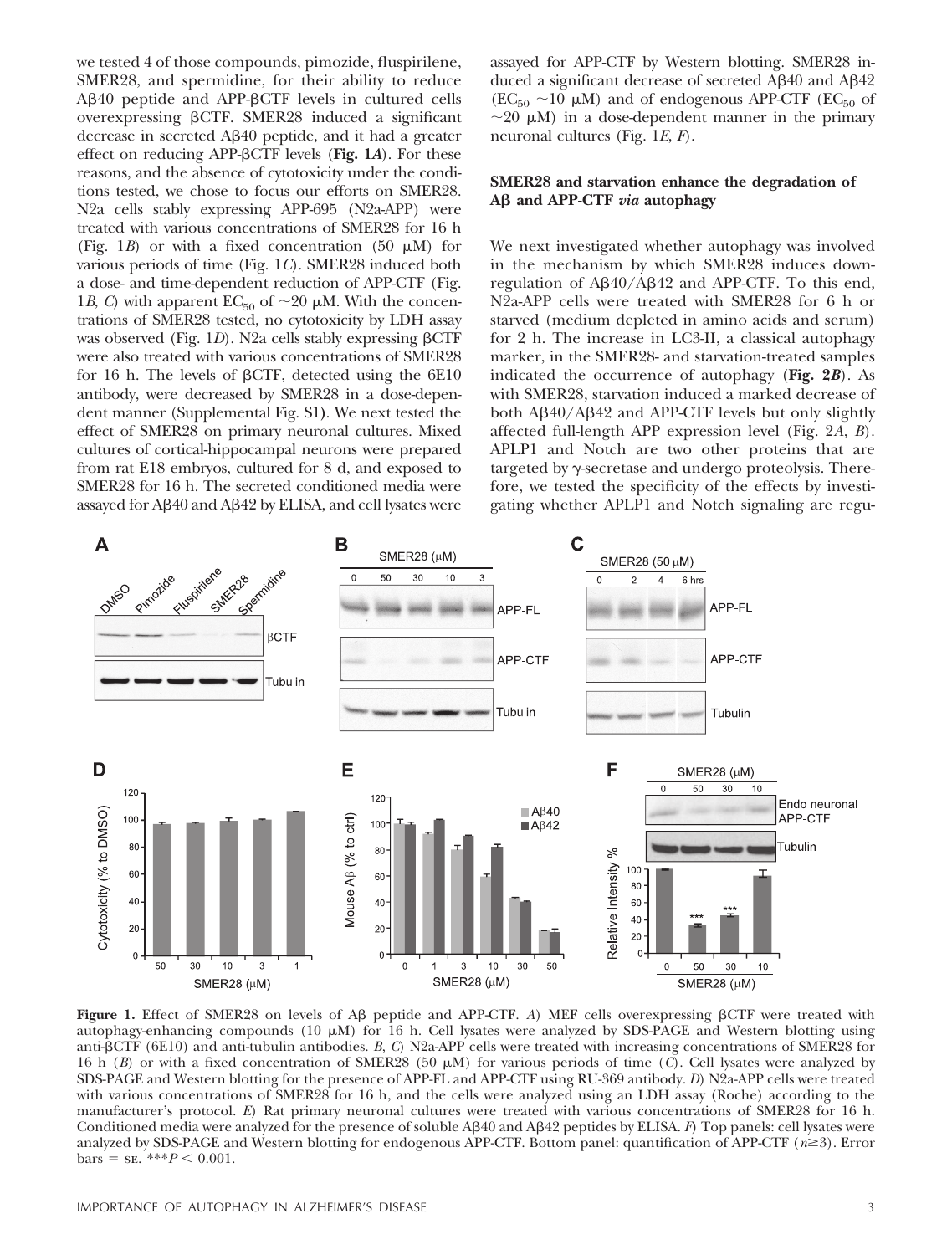



Figure 2. SMER28 and starvation lead to reduced levels of A<sub>B</sub> peptide and APP-CTF through autophagy pathway. *A*, *B*) Effect of SMER28 and starvation on APP- and autophagy-related protein levels. *A*) N2a-APP cells were treated with SMER28 at 50  $\mu$ M for 16 h or starved for 2 h, and conditioned media were analyzed for soluble AB40 or AB42 peptides by ELISA. ELISA signals were normalized to controls ( $n\geq 3$ ). ctrl, control condition; starv, starvation condition. *B*) Cell lysates were analyzed by SDS-PAGE and Western blotting. *C*) N2a cells stably expressing  $\beta$ CTF were treated with or without cycloheximide (CHX; 50  $\mu$ g/ml) for 1 h in the presence of  $\gamma$ -secretase inhibitor L-685,458 (1)

M). CHX-treated cells were then starved for different amounts of time (as indicated), and cell lysates were analyzed by SDS-PAGE and Western blotting for  $\beta$ CTF using 6E10 antibody. *D*) Kinetics of the disappearance of  $\beta$ CTF in control and starved cells. Dashed lines indicate half-time for disappearance. *E*, *F*) Effect of bafilomycin A (BFA), a blocker of the fusion of autophagosomes to lysosomes, on A $\beta$ 40 peptide (*E*) and APP-CTF levels (*F*) in N2a-APP cells ( $n \ge 3$ ). *G*, *H*) BFA (0.1  $\mu$ M) blocked the effect of SMER28 (50  $\mu$ M) on AB40 (*G*) and APP-CTF (*H*) in N2a-APP cells ( $n \ge 3$ ). Error bars = sE. \**P* < 0.05; \*\* $P < 0.01$ ; \*\*\* $P < 0.005$ .

lated by SMER28 or by starvation. As shown in Fig. 2*B*, there was no change in N2a cells in the levels of expression of either endogenous full-length APLP1 or, more important, the processed form APLP1-CTF. Furthermore, by introducing an engineered form of Notch capable of being cleaved directly by  $\gamma$ -secretase ( $\Delta E$ -Notch1) into the same cellular system, we were able to show that  $\Delta E$ -Notch1 and NICD, a fragment generated after  $\gamma$ -secretase cleavage, were not affected on SMER28 or starvation treatment. To further characterize the effect of autophagy on APP-CTF, we used cycloheximide to inhibit protein synthesis and measured the half-life of  $\beta$ CTF on starvation. The disappearance of  $\beta$ CTF in the starved cells was more rapid than in control cells (no starvation), with a half-time of 10 min compared with 32 min for the control cells (Fig. 2*C*, *D*). Taken together, our results demonstrate that SMER28 and starvation specifically stimulate degradation of Aß40/Aß42 and APP-CTF. Fusion to lysosomes is required for the degradation of proteins sequestered in autophagosomes, and this fusion can be blocked by bafilomycin A1 (BFA). When N2a-APP cells were treated with  $1 \mu M$  BFA, a significant accumulation of Aß40 peptide and APP-CTF fragment was observed (Fig.  $2E$ ,  $F$ ). Although 0.1  $\mu$ M BFA had no effect on

Aβ40 and APP-CTF basal levels (Fig. 2*E*, *F*), it was able to prevent the SMER28 induced decrease of Aß40 and APP-CTF (Fig. 2*G*, *H*). These results indicate that the autophagic-lysosomal degradation pathway is required for basal or SMER28-induced removal of Aß and APP-CTF.

# **SMER28- and starvation-induced degradation of A and APP-CTF are -secretase independent**

To clarify whether the decrease of  $A\beta$  peptides is due to a decrease in  $\gamma$ -secretase activity on autophagy induction, we analyzed the levels of PS1-NTF and PS1-CTF, the catalytic core of  $\gamma$ -secretase (26, 30), (31), on SMER28 and starvation treatment. Their levels of expression were similar to the ones observed in control conditions (Supplemental Fig. S2*A*). Furthermore, we used compound L-685,458 to block the activity of  $\gamma$ -secretase. As expected,  $\gamma$ -secretase inhibitor treatment led to accumulation of APP-CTF (Supplemental Fig. S2*B*, *C*). Starvation and SMER28 treatment dramatically reduced the amount of accumulated APP-CTF in the presence of  $\gamma$ -secretase inhibitor (Supplemental Fig. S2*B*, *C*). Taken together, these results demon-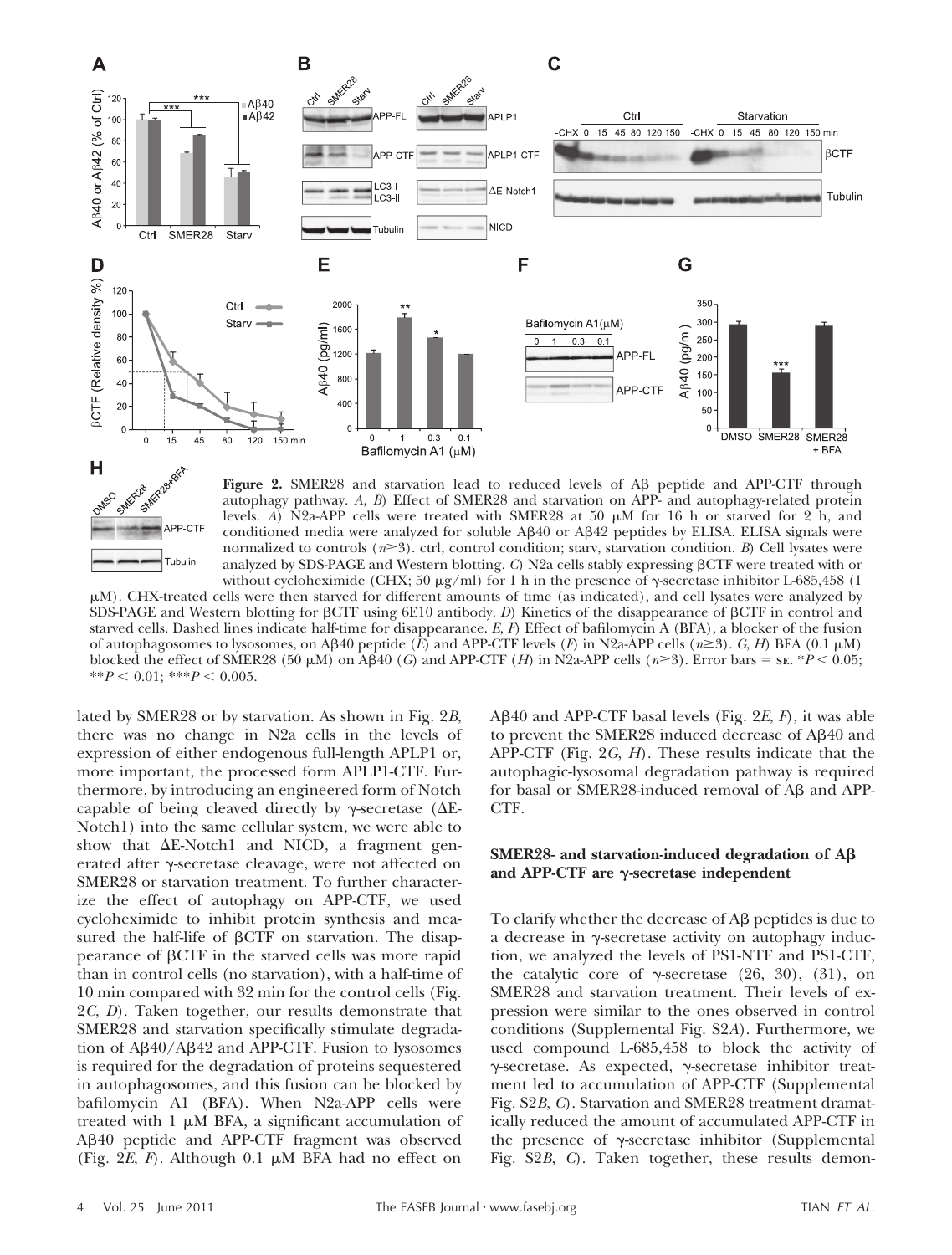strated that the reductions of  $A\beta$  peptides and  $APP-CTF$ by starvation or SMER28 were not dependent on -secretase.

# Atg5 plays an essential role in degradation of  $\mathbf{A}\mathbf{\beta}$  and **APP-CTF, induced by starvation or SMER28**

The biological functions of autophagy have been examined by generating mice lacking several critical genes such as: *Atg5* (5), *beclin 1* (32, 33), and *Atg7* (34). All showed severe defects in autophagy. To further investigate the involvement of autophagy in the degradation of A $\beta$ 40 and APP-CTF, we used Atg5<sup>-/-</sup> MEF and control Atg5<sup>+/+</sup> MEF cells (5). In MEF cells overexpressing APP-695, Aß40 levels increased 3.7-fold in the Atg5<sup>-/-</sup> cells compared with wild-type  $\text{Atg5}^{+/+}$  cells (**Fig. 3***A*). APP-CTF levels were increased 9.4-fold in the Atg5<sup>-/-</sup> control cells compared with Atg5<sup>+/+</sup> controls, while APP695 was increased by 38% (Fig. 3*B*, top 3 panels). Furthermore, endogenous APP/APP-CTF levels were analyzed in  $\text{Atg5}^{-/-}$  and  $\text{Atg5}^{+/+}$  MEF cells. In this context, endogenous APP-CTF also showed a significant accumulation in Atg5 $^{-/-}$  cells (increase 4.4-fold) in comparison to  $\text{Atg\textsc{5}}^{+/-}$  cells, while fulllength APP level increased only by 25% (Fig. 3*C*, top 2 panels). These results suggested that Atg5 was required for the housekeeping clearance of  $A\beta$  and  $APP-CTF$ , in addition to the partial removal of APP full length. Moreover, starvation of the cells reduced 74% of endogenous APP-CTF (Fig. 3*C*, 2nd panel) and 43% of the overexpressed APP-CTF (Fig. 3*B*, middle 2 panels) in Atg5<sup> $+/+$ </sup> cells, but it only induced a reduction of 20

and 4.6%, respectively, in Atg5<sup>-/-</sup> cells. These results indicated that the degradation of APP-CTF triggered by starvation also required Atg5. It is worth noting that there was a modest reduction of APP-CTF in  $Atg5^{-/}$ cells following starvation. To determine whether the effect of Atg5 deletion on Aβ40 and APP-CTF degradation was specific, we analyzed the levels of PS1-CTF and tubulin. No significant difference was detected among Atg5<sup>+/+</sup> and Atg5<sup>-/-</sup> cells, with or without starvation (Fig. 3*C*). Taken together, these results suggested that Atg5 is required for the clearance of A $\beta$  and APP-CTF *via* autophagy.

Next, we sought to determine whether Atg5 is necessary for the effect of SMER28 on  $A\beta$  and APP-CTF degradation.  $\text{Atg5}^{+/+}$  and  $\text{Atg5}^{-/-}$  MEF cells were treated with SMER28 for 6 h, and endogenous APP-CTF fragment was analyzed by SDS-PAGE and Western blotting. We observed a dose-dependent decrease of APP-CTF in Atg5<sup>+/+</sup> MEF cells but not in Atg5<sup>-/-</sup> MEF cells (Fig. 3*D*). These results suggest that SMER28 induced APP-CTF degradation is through an Atg5 dependent pathway.

# **Beclin1 and Ulk1 regulate basal, but not SMER28-induced, clearance of**  $\mathbf{A}\boldsymbol{\beta}$  **and**  $\mathbf{APP}\text{-}\mathbf{CTF}$

To further confirm the role of autophagy in clearing Aß and APP-CTF, we examined whether Beclin1 or Ulk1, two other components of the autophagy pathway, were involved. siRNA was used to knock down either Beclin1 or Ulk1 in N2a-APP cells. As shown in **Fig. 4***B***,** *D***,** *F***,** we obtained high Beclin1 or Ulk1 silencing



Figure 3. SMER28-induced clearance of A<sub>B</sub>40 and APP-CTF is dependent on Atg5. *A*, *B*) Atg5<sup> $+/+$ </sup> and Atg5<sup> $-/-$ </sup> MEF cells were transfected with a plasmid encoding APP695. A) At 16 h post-transfection, conditioned media were collected and subjected to Aβ40 peptide analysis by ELISA (*n*≥3). \*\*\**P* < 0.005. *B*) Cell lysates were analyzed by SDS-PAGE and Western blotting. *C*) Atg5<sup>+/+</sup> and Atg5<sup>-/−</sup>MEF cells were starved for 2 h, lysed, and analyzed for endogenous APP-FL, APP-CTF, PS1-CTF, and tubulin using SDS-PAGE and<br>Western blotting. *D*) Top panels: Atg5<sup>+/+</sup> and Atg5<sup>-/--</sup>MEF cells were treated with increasing concentrations of SMER28 for 6 h. Endogenous APP-CTF and tubulin expression levels were analyzed by SDS-PAGE and Western blotting. Bottom panels: results of APP-CTF quantifications from Western blots. Error bars  $=$  se.

APP-CTF longer-exposure

 $LC3-I$  $LC3-I$ 

Tubulin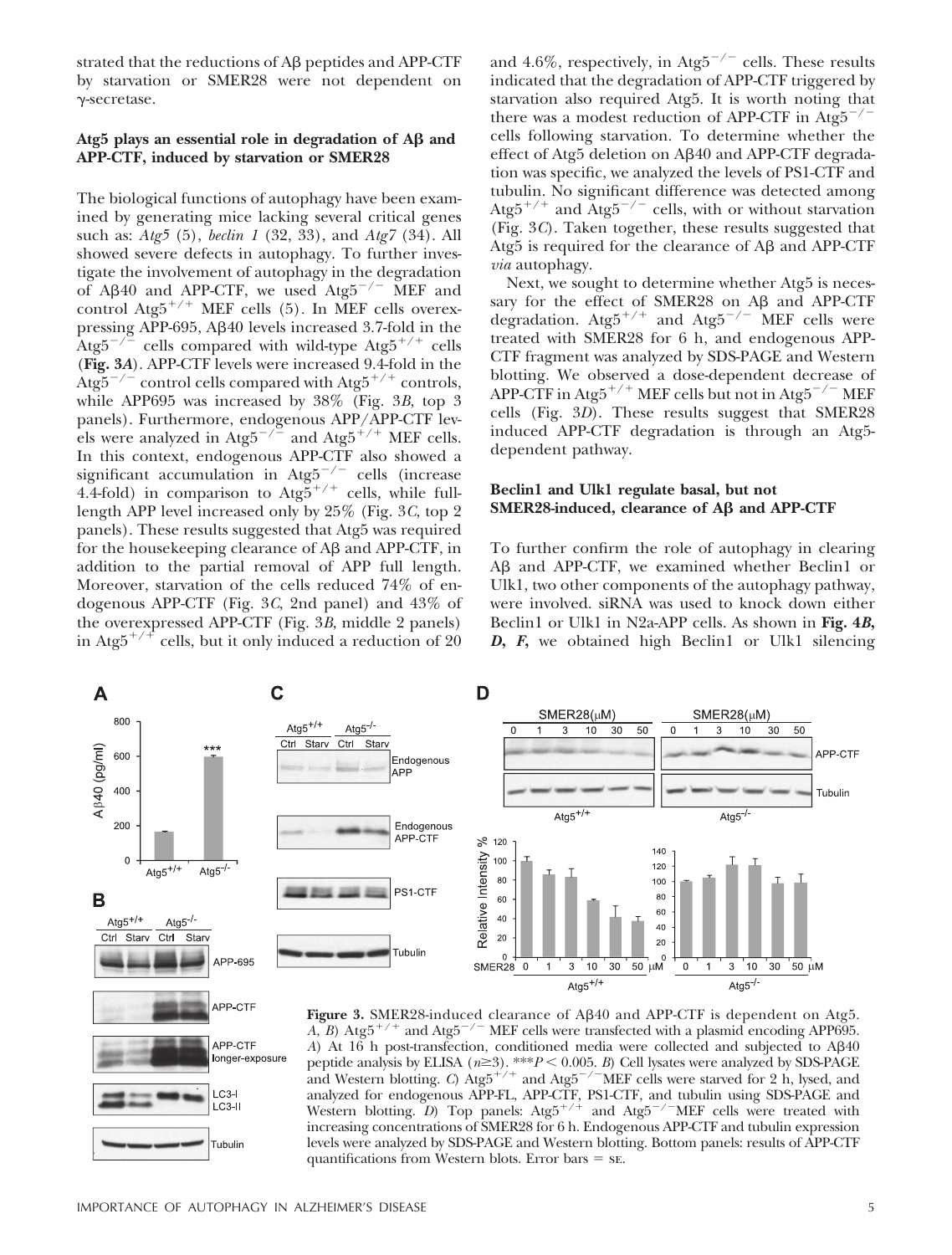

**Figure 4.** Beclin1 and Ulk1 regulate basal, but not SMER28-induced, clearance of A-40 and APP-CTF. *A*, *B*) N2a-APP cells were transfected with control siRNAs or with a mixture of 4 Beclin1 siRNAs for 24 h. *A*) Conditioned media were recovered, and the presence of soluble A $\beta$ 40 was measured by ELISA ( $n \ge 3$ ). *B*) Cell lysates were prepared and analyzed by SDS-PAGE and Western blotting for APP-FL, APP-CTF, Beclin1, and tubulin. *C*, *D*) N2a-APP cells were transfected with control or Beclin1 siRNAs for 24 h and then treated with SMER28 (50  $\mu$ M) for 6 h. Conditioned media (C) and cell lysates (D) were harvested for analysis as described above  $(n\geq 3)$ . *E*, *F*) N2a-APP cells were transfected with control siRNA or a mixture of Ulk1 siRNAs for 24 h h and then treated with SMER28 (50  $\mu$ M) for 6 h. Conditioned media (*E*) and cell lysates (*F*) were harvested for analysis as described above  $(n \ge 3)$ . Error bars = se. \*\*\* $P < 0.005$ .

efficiency. We found that Aß40 (Fig. 4A) and APP-CTF (Fig. 4*B*) significantly increased after Beclin1 silencing. Similarly, silencing of Ulk1 also caused significant accumulation of both A<sub>B</sub>40 and APP-CTF (Fig. 4*E*, *F*). Subsequently, Beclin1- or Ulk1-silenced cells were treated with SMER28 for 6 h. We observed a 25% decrease of Aß40 and a 49% decrease of APP-CTF in both control and Beclin1-silenced cells (Fig. 4*C*, *D*), suggesting that knocking down of Beclin1 had no inhibitory effect on SMER28-induced Aß40 and APP-CTF degradation. Likewise, Ulk1 silencing had no obvious inhibitory effect on SMER28 treatment (Fig. 4*E*, *F*). These results suggested that Beclin1 and Ulk1 are required for the degradation of  $A\beta40$  and  $APP\text{-}CTF$ through autophagy and that SMER28 may act downstream of Beclin1 and Ulk1 for the reduction of Aß40 and APP-CTF levels. However, we can not rule out the possibility that residual levels of Beclin1 and Ulk1after siRNA knockdown are sufficient to carry out its function in autophagy on SMER28 treatment.

# **APP-CTF and LC3-II are cocompartmentalized on SMER28 treatment**

To investigate whether the trafficking pathway of APP-CTF overlaps with the autophagy pathway, we examined, first by subcellular fractionation, whether APP-CTF cocompartmentalizes with the autophagosome

marker LC3-II. N2a-APP cells were treated with SMER28 for 6 h, and cell lysates were fractioned by sucrose centrifugation. Twelve fractions from top to bottom were collected and analyzed by SDS-PAGE and Western blotting. The majority of APP-CTF was localized in fraction 6, where  $\gamma$ -adaptin, a Golgi marker protein, is also localized (**Fig. 5***A*). Interestingly, the autophagy marker LC3-II was also enriched in fraction 6. In contrast, LC3-I showed a more diffuse pattern, with enrichment in lower-density fractions. Bip, an ER protein marker, mostly localized to fractions 11 and 12. This result suggested APP-CTF cocompartmentalized with autophagosome. We further assessed the colocalization of APP-CTF and LC3 by immunoflurescence. N2a-APP cells were transfected with LC3-EGFP and treated with SMER28 for 6 h. APP and APP-CTF were stained with an antibody recognizing the C-terminal of APP. After SMER28 treatment, typical punctuate structures of LC3-EGFP were seen (Fig. 5*B*, top left panel) and APP/APP-CTF were localized at Golgi and trans-Golgi compartments (35) as expected (Fig. 5*B*, top middle panel). After merging LC3 and APP staining, a certain degree of colocalization of APP-CTF with the LC3-marked autophagosome (shown as green dots) was indeed observed (Fig. 5*B*, top right panel; Supplemental Fig. S3). We used APLP1 staining as a negative control and showed that it was mostly located at the cell surface (Fig. 5*B*, bottom middle panel), which is con-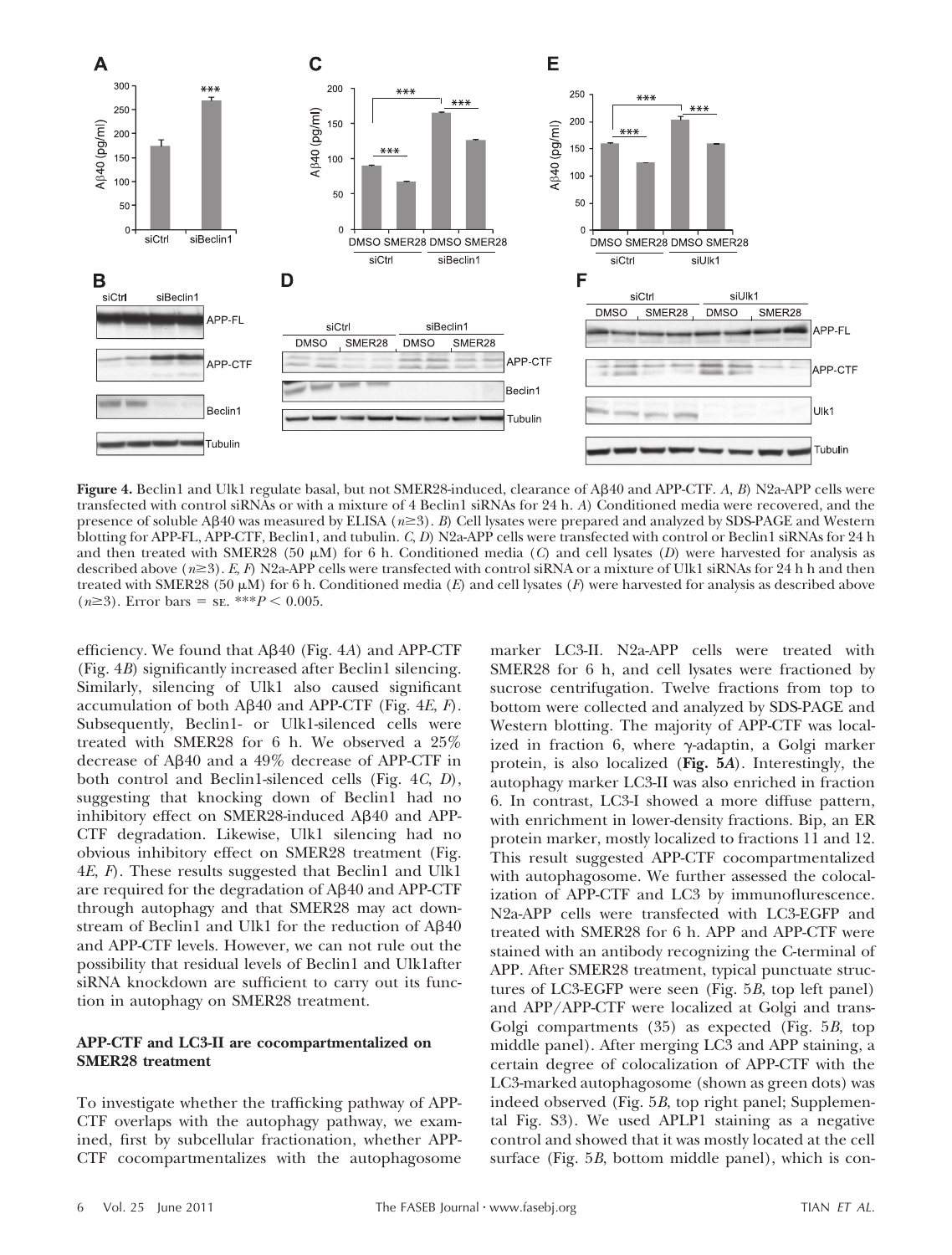

**Figure 5.** SMER28 induced cocompartmentalization of APP-CTF and LC3-II. *A*) N2a-APP cells were treated for 6 h with SMER28 (50  $\mu$ M), and whole-cell lysates were fractionated by sucrose gradient. An aliquot of each of the 12 fractions recovered was analyzed by SDS-PAGE and Western blotting for APP-CTF, LC3,  $\gamma$ -adaptin, and Bip. *B*) N2a-APP cells were transfected with an LC3-EGFP-containing plasmid; at 16 h post-transfection, cells were treated for 6 h with SMER28 (50  $\mu$ M). Cells were fixed and immunostained with RU-369, an APP C-terminal antibody, or APLP1 antibody and imaged by confocal microscopy.

sistent with a previous report (36), and that it does not colocalize with LC-3 puncta (Fig. 5*B*, bottom right panel). Taken together, the above results using both the sucrose fractionation and immunoflurescence staining methods support the concept that the trafficking pathway of APP/APP-CTF can merge, at least partially, with the autophagosome-lysosomal pathway.

# **DISCUSSION**

The A<sub>B</sub> peptides, which aggregate and accumulate in the brains of patients with AD, are prime targets for AD therapies. In the present study, we have shown that the autophagic proteins Atg5, Beclin1, and Ulk1 are involved in the housekeeping clearance of  $A\beta$  and  $APP$ -CTF. Furthermore, a small molecule, SMER28, reduced the levels of  $A\beta$  and APP-CTF in an Atg5-dependent fashion. We propose that low-molecular-weight autophagy enhancers have significant therapeutic potential for AD treatment.

It has been thought that basal autophagic activity is low in the healthy brain. However, a recent study (37) has shown that autophagy in primary cortical neurons is highly efficient and that newly formed autophagosomes are rapidly removed by fusion with lysosomes. Consistent with those results, we observed that in Atg5-knockout MEF cells (Atg5<sup>-/-</sup>), as well as in Beclin1 and Ulk1 knockeddown cells, Aß and APP-CTF levels were dramatically increased, suggesting that under physiological conditions, Aß and APP-CTF are rapidly cleared by autophagy. Therefore, autophagy might be a housekeeping mechanism for the removal of  $A\beta$  and APP-CTF. We think that in parallel to the decline of autophagy in aging, the efficiency of the housekeeping clearance decreases, so that A $\beta$ , normally rapidly degraded, will gradually accumulate until reaching concentrations compatible with aggregate formation.

Therefore, enhancing the degradation of the  $A\beta$  and APP-CTF in aging brain might be beneficial to prevent and/or treat AD.

Recent studies (19, 20, 38), demonstrating that loss of basal autophagy in mouse neuronal cells resulted in neurodegeneration, suggest that autophagy may have a protective role against the development of various neurodegenerative diseases. In addition, it has been shown that pharmacological stimulation of autophagy can increase life span in yeast (39, 40), *C. elegans* (41, 42), *D. melano*gaster (43), and mice (44) and is beneficial for A<sub>B</sub> induced toxicity *in vivo* (45, 46) in AD. Furthermore, it was reported that in Parkinson disease and Hungtington disease, misfolded proteins,  $\alpha$ -synuclein and huntingtin, respectively, were targeted by autophagy (7, 23, 47). Therefore, the use of pharmacological boosters of autophagy could represent an effective therapeutic approach to prevent or treat age-related neurodegenerative symptoms and progression (48). Theoretically, one can reduce A $\beta$  accumulation in AD either through inhibiting its production or through enhancing its degradation. Enormous effort has been made to inhibit its production, but progress has been slow due to lack of specificity and possibly the side-effects of inhibiting a multitasking protease. Therefore, activating autophagy to enhance the degradation of  $\mathbf{A}\mathbf{\beta}$  is an alternative approach for  $\mathbf{A}\mathbf{D}$ therapy. Our present studies showed that SMER28, a  $small$ -molecule enhancer of autophagy, can promote  $A\beta$ and APP-CTF degradation without affecting related proteins, such as Notch and APLP1. Since APP-BCTF was implicated in endosome dysfunction in Down syndrome (49), pharmacological removal of APP- $\beta$ CTF and A $\beta$ might be beneficial not only to patients with AD but also patients with to Down syndrome.  $\mathbf{F}$ 

The authors thank Drs. Wenjie Luo and William Netzer for sharing reagents and for helpful discussion, Dr. Zhenyu Yue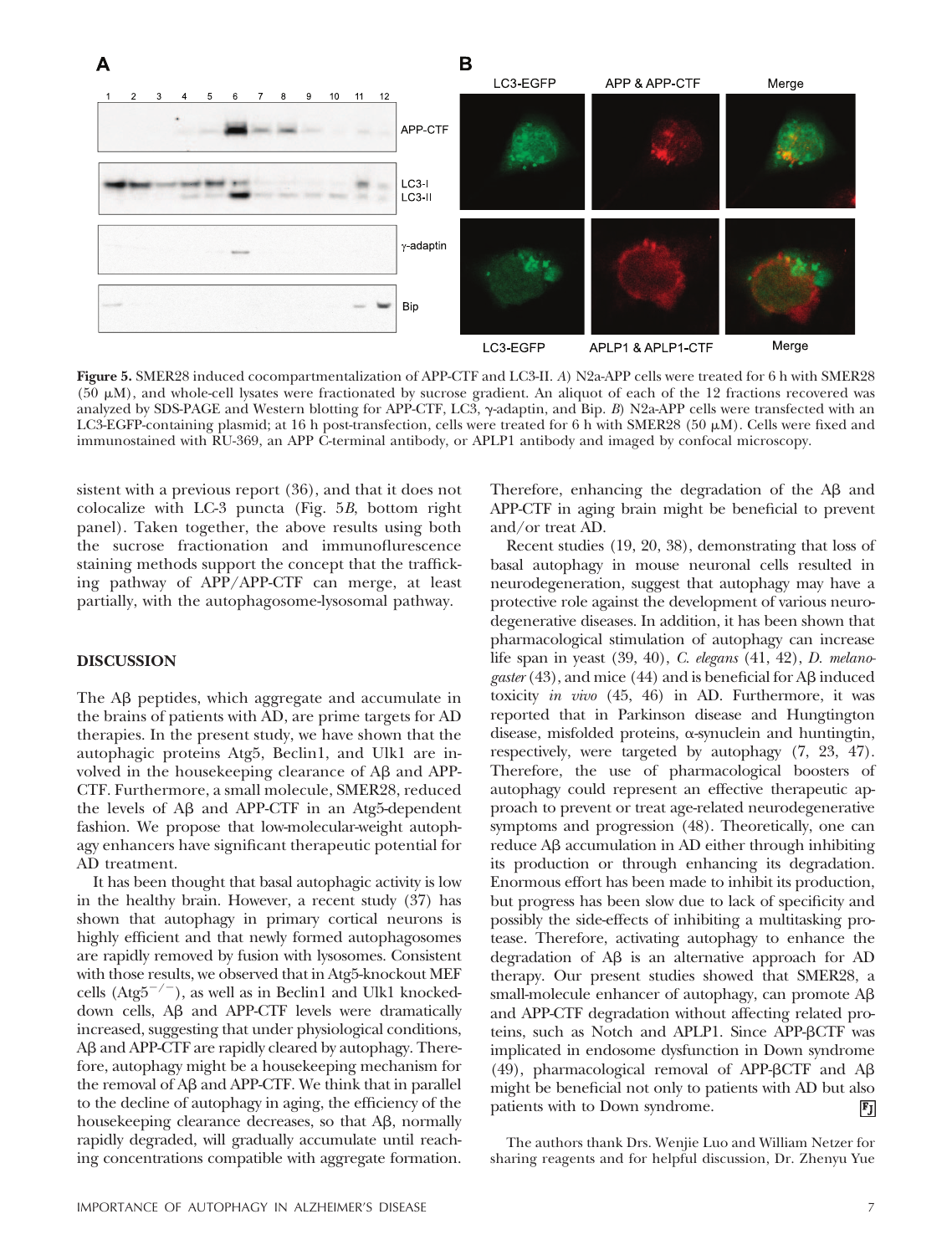(Mount Sinai Medical College, New York, NY, USA) for providing reagents, and Dr. Noboru Mizushima (Department of Physiology and Cell Biology, Tokyo Medical and Dental University, Tokyo, Japan) for the use of  $\text{Atg5}^{+/+}$  and  $Atg5^{-/-}$  MEF cells. This work was supported by U.S. National Institutes of Health grant AG-09464 and the Fisher Center for Alzheimer's Research Foundation.

## **REFERENCES**

- 1. Tanzi, R. E., McClatchey, A. I., Lamperti, E. D., Villa-Komaroff, L., Gusella, J. F., and Neve, R. L. (1988) Protease inhibitor domain encoded by an amyloid protein precursor mRNA associated with Alzheimer's disease. *Nature* **331,** 528–530
- 2. Sisodia, S. S., and Price, D. L. (1995) Role of the beta-amyloid protein in Alzheimer's disease. *FASEB J.* **9,** 366–370
- 3. Selkoe, D. J. (2000) Toward a comprehensive theory for Alzheimer's disease. Hypothesis: Alzheimer's disease is caused by the cerebral accumulation and cytotoxicity of amyloid beta-protein. *Ann. N. Y. Acad. Sci.* **924,** 17–25
- 4. Nixon, R. A., Wegiel, J., Kumar, A., Yu, W. H., Peterhoff, C., Cataldo, A., and Cuervo, A. M. (2005) Extensive involvement of autophagy in Alzheimer disease: an immuno-electron microscopy study. *J. Neuropathol. Exp. Neurol.* **64,** 113–122
- 5. Kuma, A., Hatano, M., Matsui, M., Yamamoto, A., Nakaya, H., Yoshimori, T., Ohsumi, Y., Tokuhisa, T., and Mizushima, N. (2004) The role of autophagy during the early neonatal starvation period. *Nature* **432,** 1032–1036
- 6. Klionsky, D. J., and Emr, S. D. (2000) Autophagy as a regulated pathway of cellular degradation. *Science* **290,** 1717–1721
- 7. Garcia-Arencibia, M., Hochfeld, W. E., Toh, P. P., and Rubinsztein, D. C. (2010) Autophagy, a guardian against neurodegeneration. *Semin. Cell Dev. Biol.* **21,** 691–698
- 8. Mizushima, N., Ohsumi, Y., and Yoshimori, T. (2002) Autophagosome formation in mammalian cells. *Cell Struct. Funct.* **27,** 421–429
- 9. Wang, C. W., and Klionsky, D. J. (2003) The molecular mechanism of autophagy. *Mol. Med.* **9,** 65–76
- 10. Mizushima, N., Yamamoto, A., Matsui, M., Yoshimori, T., and Ohsumi, Y. (2004) In vivo analysis of autophagy in response to nutrient starvation using transgenic mice expressing a fluorescent autophagosome marker. *Mol. Biol. Cell* **15,** 1101–1111
- 11. Jahreiss, L., Menzies, F. M., and Rubinsztein, D. C. (2008) The itinerary of autophagosomes: from peripheral formation to kiss-and-run fusion with lysosomes. *Traffic* **9,** 574–587
- 12. Mizushima, N. The role of the Atg1/ULK1 complex in autophagy regulation. *Curr Opin Cell Biol.* **22,** 132–139
- 13. Itakura, E., Kishi, C., Inoue, K., and Mizushima, N. (2008) Beclin 1 forms two distinct phosphatidylinositol 3-kinase complexes with mammalian Atg14 and UVRAG. *Mol. Biol. Cell* **19,** 5360–5372
- 14. Funderburk, S. F., Wang, Q. J., and Yue, Z. The Beclin 1-VPS34 complex–at the crossroads of autophagy and beyond. *Trends Cell Biol.* **20,** 355–362
- 15. Zhong, Y., Wang, Q. J., Li, X., Yan, Y., Backer, J. M., Chait, B. T., Heintz, N., and Yue, Z. (2009) Distinct regulation of autophagic activity by Atg14L and Rubicon associated with Beclin 1-phosphatidylinositol-3-kinase complex. *Nat. Cell Biol.* **11,** 468–476
- 16. Tanida, I., Ueno, T., and Kominami, E. (2004) LC3 conjugation system in mammalian autophagy. *Int. J. Biochem. Cell Biol.* **36,** 2503–2518
- 17. Sarkar, S., Floto, R. A., Berger, Z., Imarisio, S., Cordenier, A., Pasco, M., Cook, L. J., and Rubinsztein, D. C. (2005) Lithium induces autophagy by inhibiting inositol monophosphatase. *J. Cell Biol.* **170,** 1101–1111
- 18. Cuervo, A. M., Bergamini, E., Brunk, U. T., Droge, W., French, M., and Terman, A. (2005) Autophagy and aging: the importance of maintaining "clean" cells. *Autophagy* **1,** 131–140
- 19. Hara, T., Nakamura, K., Matsui, M., Yamamoto, A., Nakahara, Y., Suzuki-Migishima, R., Yokoyama, M., Mishima, K., Saito, I., Okano, H., and Mizushima, N. (2006) Suppression of basal autophagy in neural cells causes neurodegenerative disease in mice. *Nature* **441,** 885–889
- 20. Komatsu, M., Waguri, S., Chiba, T., Murata, S., Iwata, J., Tanida, I., Ueno, T., Koike, M., Uchiyama, Y., Kominami, E., and Tanaka, K. (2006) Loss of autophagy in the central nervous system causes neurodegeneration in mice. *Nature* **441,** 880–884
- 21. Mizushima, N., Levine, B., Cuervo, A. M., and Klionsky, D. J. (2008) Autophagy fights disease through cellular self-digestion. *Nature* **451,** 1069–1075
- 22. Zhang, L., Yu, J., Pan, H., Hu, P., Hao, Y., Cai, W., Zhu, H., Yu, A. D., Xie, X., Ma, D., and Yuan, J. (2007) Small molecule regulators of autophagy identified by an image-based highthroughput screen. *Proc. Natl. Acad. Sci. U. S. A.* **104,** 19023– 19028
- 23. Sarkar, S., Perlstein, E. O., Imarisio, S., Pineau, S., Cordenier, A., Maglathlin, R. L., Webster, J. A., Lewis, T. A., O'Kane, C. J., Schreiber, S. L., and Rubinsztein, D. C. (2007) Small molecules enhance autophagy and reduce toxicity in Huntington's disease models. *Nat. Chem. Biol.* **3,** 331–338
- 24. Jaeger, P. A., Pickford, F., Sun, C. H., Lucin, K. M., Masliah, E., and Wyss-Coray, T. Regulation of amyloid precursor protein processing by the Beclin 1 complex. *PLoS One* **5,** e11102
- 25. Netzer, W. J., Powell, C., Nong, Y., Blundell, J., Wong, L., Duff, K., Flajolet, M., and Greengard, P. Lowering beta-amyloid levels rescues learning and memory in a Down syndrome mouse model. *PLoS One* **5,** e10943
- 26. Thinakaran, G., Borchelt, D. R., Lee, M. K., Slunt, H. H., Spitzer, L., Kim, G., Ratovitsky, T., Davenport, F., Nordstedt, C., Seeger, M., Hardy, J., Levey, A. I., Gandy, S. E., Jenkins, N. A., Copeland, N. G., Price, D. L., and Sisodia, S. S. (1996) Endoproteolysis of presenilin 1 and accumulation of processed derivatives in vivo. *Neuron* **17,** 181–190
- 27. Wang, H., Luo, W. J., Zhang, Y. W., Li, Y. M., Thinakaran, G., Greengard, P., and Xu, H. (2004) Presenilins and gammasecretase inhibitors affect intracellular trafficking and cell surface localization of the gamma-secretase complex components. *J. Biol. Chem.* **279,** 40560–40566
- 28. Greenfield, J. P., Tsai, J., Gouras, G. K., Hai, B., Thinakaran, G., Checler, F., Sisodia, S. S., Greengard, P., and Xu, H. (1999) Endoplasmic reticulum and trans-Golgi network generate distinct populations of Alzheimer beta-amyloid peptides. *Proc. Natl. Acad. Sci. U. S. A.* **96,** 742–747
- 29. Eisenberg, T., Knauer, H., Schauer, A., Buttner, S., Ruckenstuhl, C., Carmona-Gutierrez, D., Ring, J., Schroeder, S., Magnes, C., Antonacci, L., Fussi, H., Deszcz, L., Hartl, R., Schraml, E., Criollo, A., Megalou, E., Weiskopf, D., Laun, P., Heeren, G., Breitenbach, M., Grubeck-Loebenstein, B., Herker, E., Fahrenkrog, B., Frohlich, K. U., Sinner, F., Tavernarakis, N., Minois, N., Kroemer, G., and Madeo, F. (2009) Induction of autophagy by spermidine promotes longevity. *Nat. Cell Biol.* **11,** 1305–1314
- 30. Li, Y. M., Xu, M., Lai, M. T., Huang, Q., Castro, J. L., DiMuzio-Mower, J., Harrison, T., Lellis, C., Nadin, A., Neduvelil, J. G., Register, R. B., Sardana, M. K., Shearman, M. S., Smith, A. L., Shi, X. P., Yin, K. C., Shafer, J. A., and Gardell, S. J. (2000) Photoactivated gamma-secretase inhibitors directed to the active site covalently label presenilin 1. *Nature* **405,** 689–694
- 31. Wolfe, M. S., Xia, W., Ostaszewski, B. L., Diehl, T. S., Kimberly, W. T., and Selkoe, D. J. (1999) Two transmembrane aspartates in presenilin-1 required for presenilin endoproteolysis and gamma-secretase activity. *Nature* **398,** 513–517
- Yue, Z., Jin, S., Yang, C., Levine, A. J., and Heintz, N. (2003) Beclin 1, an autophagy gene essential for early embryonic development, is a haploinsufficient tumor suppressor. *Proc. Natl. Acad. Sci. U. S. A.* **100,** 15077–15082
- 33. Qu, X., Yu, J., Bhagat, G., Furuya, N., Hibshoosh, H., Troxel, A., Rosen, J., Eskelinen, E. L., Mizushima, N., Ohsumi, Y., Cattoretti, G., and Levine, B. (2003) Promotion of tumorigenesis by heterozygous disruption of the beclin 1 autophagy gene. *J. Clin. Invest.* **112,** 1809–1820
- 34. Komatsu, M., Waguri, S., Ueno, T., Iwata, J., Murata, S., Tanida, I., Ezaki, J., Mizushima, N., Ohsumi, Y., Uchiyama, Y., Kominami, E., Tanaka, K., and Chiba, T. (2005) Impairment of starvation-induced and constitutive autophagy in Atg7-deficient mice. *J. Cell Biol.* **169,** 425–434
- 35. Thinakaran, G., and Koo, E. H. (2008) Amyloid precursor protein trafficking, processing, and function. *J. Biol. Chem.* **283,** 29615–29619